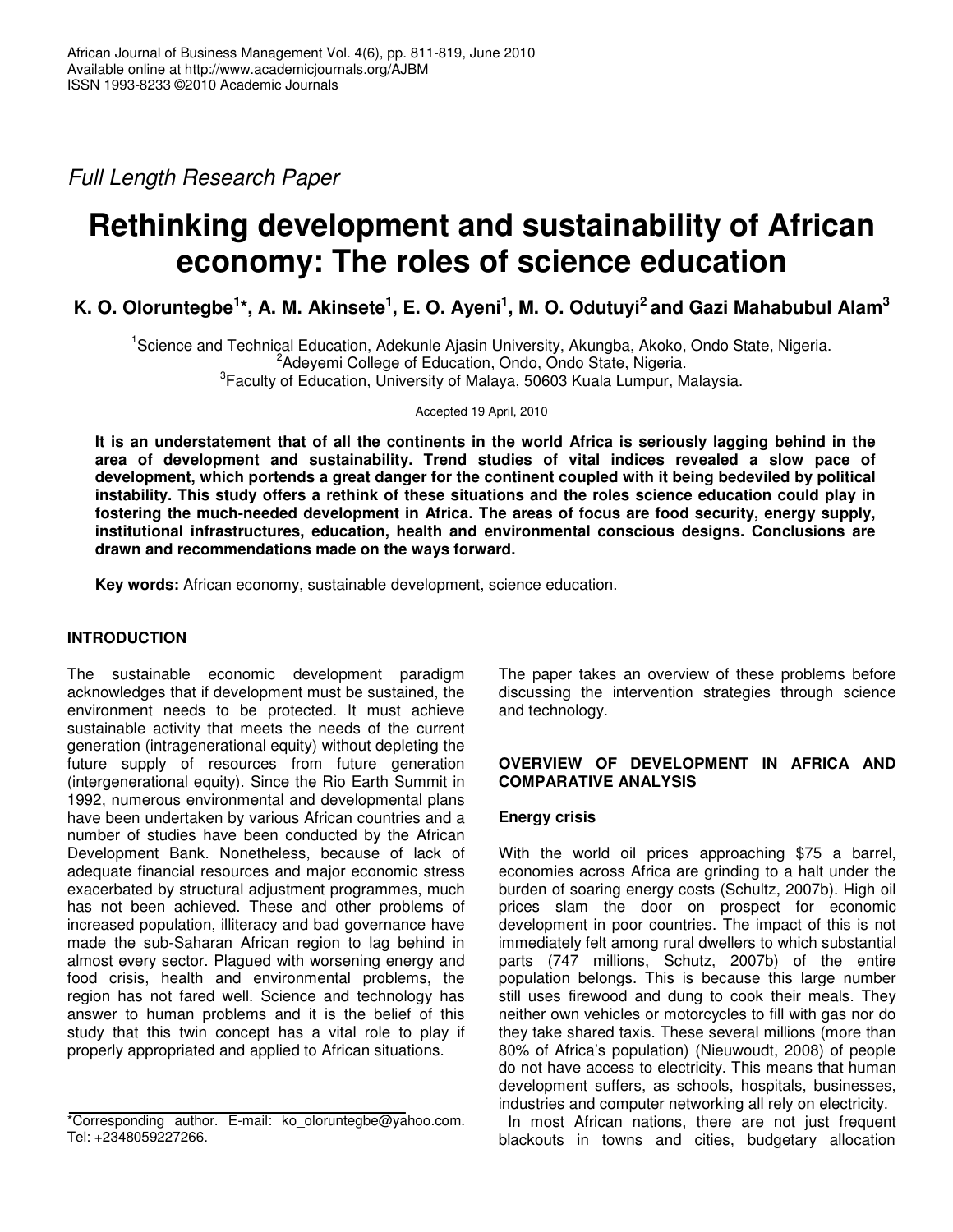desperately needed in the health and education sectors are being spent on reducing oil and electricity costs. For example, Senegal spends about the same amount (roughly 8.5% of its gross domestic product, GDP) on health and education combined as it does importing oil. Its West African neighbours are even worse. Those African countries not afflicted by the 'curse of oil' such as Nigeria, Gabon, Sudan, Algeria and Libya are plagued by the cost of rising global oil prices, debt burden and internal crisis like in Niger Delta States of Nigeria. The World Bank estimates that poverty has increased as much as 6% in some parts of the world due to hike in oil prices in recent years. The most vulnerable are the debtburdened countries, particularly in Africa, which rely on fuel import to stimulate their economy. According to a news report by the World Bank, 'Global Economics Prospects: Managing the Next Waves of Globalization, 2007' (Nieuwoudt, 2008), the world population is expected to rise from 6.5 billions to eight billions by 2030. This translates into an annual growth rate of 60-million people. More than 97% of this growth will take place in developing countries. The mathematics is simple. This means that more people will demand more fuel resources. Until drastic efforts are made to develop the tools to diversify energy supplies away from conventional fossil fuels, the destabilizing effect of high oil prices will continue to undermine development efforts in Africa.

# **Food security**

Ensuring food security, the basic right of people to food they need, is one of the greatest challenges facing the world community. Of the 86 countries that are listed as low–income and food–deficient, 46 are in Africa (SD Dimensions, 1998). The right to food was recognized in article 25 of the Universal Human Rights Declaration (1948) adopted by the United Nations six decades ago. Everyone has the right to a standard of living adequate for the health and well being of himself and family, including food. This inalienable right was further entrenched by various agenda of actions and international resolutions among others (Dauda, 2008). For instance, the right to food is included in the International Covenant on Economic, Social and Cultural Rights which was adopted by the UN General Assembly in 1966 and came into force in 1976. A total of 156 countries including Nigeria have ratified the declaration to date. The right was elaborated in 1999 with the General Comment 12 by the United Nations Committee on Economic, Social and Cultural Rights, which oversees the implementation of the covenant. It states that the right adequate food is realized "when every man, woman and child, alone or in communities with others, has the physical and economic access at all times to adequate or means for its procurement" (Dauda, 2008). This right was further reaffirmed by the Rome Declaration on World Food

Security on 13th November, 1996. A commitment was made to reduce by half, the number of undernourished people by 2015, and the Millennium Development Goal, to reduce by half the proportion of people afflicted by extreme poverty and hunger by 2015.

In spite of these commitments, food crisis gets to an alarming rate in Africa. Foods needs vary dramatically from region to region and among countries within the regions of the world. This means that approaches to food security have to be tailored to each situation. In Africa, population growth, poverty and agricultural production capabilities are crucial factors when considering food security. Although, global population rates are slowing down in sub Saharan Africa, populations are expanding by about 3% a year, enough to double the number of people in one generation (SD Dimension, 1998). Food production continues to grow more slowly than population. In contrast to every other region of the world, per capital food production has declined since the 1970s. It is estimated that 40% of the total population of sub Saharan Africa goes hungry, and that the figure will increase to 60% by the year 2015. Apart from population increase and slow production, poverty is another chronic cause of hunger. There are many people who go hungry in food surplus areas, people who lack adequate income to purchase or produce enough food for themselves and their families. Ironically, food insecurity is most severe in rural Africa where farming and herding are still the main means of livelihood. Ninety percent of Africans living in poverty are rural dwellers (SD Dimension, 1998; Mason, 2006).

Factors that contribute to poverty in Africa include:

1. Unfavourable terms of international trade: Large external debts burdens.

2. Political instability and civil wars and inadequate public investment in agricultural research, training and infrastructure.

These have directly and indirectly contributed to decline in food production. Getting food to eat is one thing, eating the right food is another. Malnutrition is a common phenomenon in Africa. This, as reported by Nwaniki (2003), has devastating effects on the population. It increases mortality and morbidly rates, diminishes the cognitive abilities of children and lowers their educational attainment, reduces labour productivity and reduces the quality of life of all affected. It is not just enough to embark on a short term production, a long term dietary diversification and biofortification must be planned.

## **Environmental degradation**

The term 'environment' refers to the aggregate of external conditions and influences affecting the life and development of organisms (Fadamiro, 1995). It consists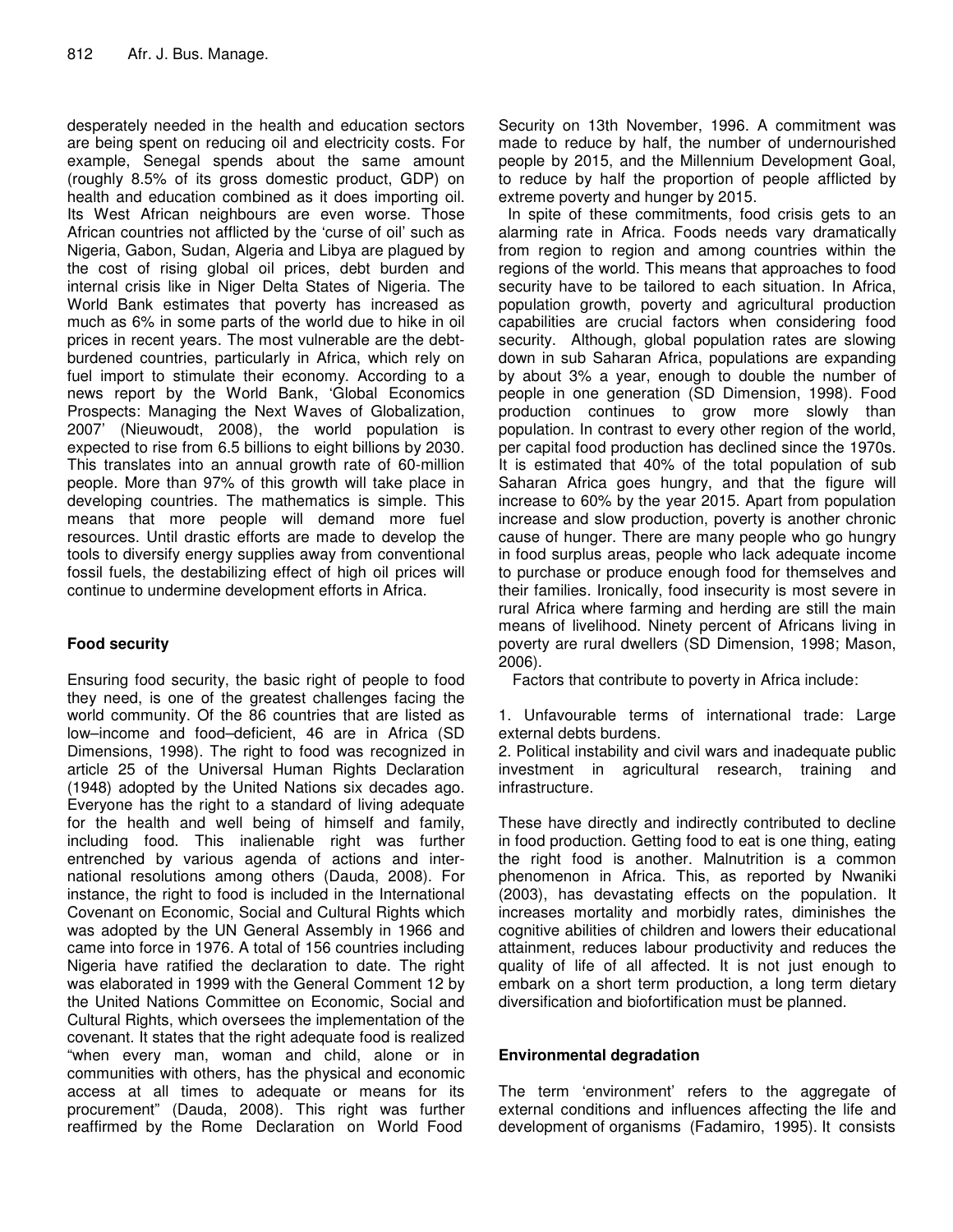of abiotic and biotic components (including man) interacting with one another (Ero, 1997). The interactions also include the dominance of some species over the others. Man modifies the interaction in order to satisfy his needs and aspirations. He achieves this with the use of natural endowments like the possession of pentadactyl limbs to handle tools to work, reasoning faculty, and the ability to communicate and keep records and technology (problem solving ability) at his disposal. The possession of these abilities or capabilities makes some authors to refer to man as a high and intelligent animal (NISP-National Industrial Symbiosis Programme). However, in the process of controlling the environment to get what he wants, man has failed to take into consideration the issues of 'environmental accounting' (Enahoro and Ehi-Ebewele, 2008) and 'sustainable environmental development' (Olaolu, 2008). His activities do not only impact negatively on the environment, they have also rendered it unable to support and sustain him and the generations after him. If there is any part of the world that sustainability, accountability and transparency has been compromised, all the more is Africa in general and Nigeria in particular. The environmental commons like atmosphere and water are the most affected by human activities. The consequences are evident and are reported. They include health hazard, environmental degradation (Onuoha, 2008), loss of biodiversity (Enahoro and Ehi Ebewele, 2008), abuse of global commons (Oyeshola, 2008), conflict de-escalation (Onasoga-Molake, 2008), violence and hostage taken (Eseduwo, 2008), militarization (Bot, 2008), poverty among others. These are done in spite of the various treaties and commitments like 'California Clean Air Act of 1997', 'Montreal protocol' and 'Kyoto Protocol of 2004' held to protect and enhance the human environment. Since there exists strong relationship between environment and economic development, deterioration of environment and natural resources have consequences on economic development.

## **Education**

Education in Africa is at a crossroads today. There is an urgent need for a coherent policy response. Obtaining results will require a shared basis for action within each country and between a country and its development partners. There are many ways of measuring a nation's commitment to education: several indicators are funding, quality and standard, literacy levels, number of out-ofschool children and teacher-student ratio. However, the overall determinant is funding, not just the amount that is contained in the budget but what actually goes to financing education. Depending on what side of the divide the pendulum is swinging, positive or negative, these all have grave implications for a nation's economic development.

A look at a few of these factors will reveal the level of commitment in Africa. First to consider is the public education expenditure in world regions (Table 1). Table 1 show that governments of the world invested the equivalent of PPPS 2.5 trillion in education in 2004. This figure represents 4.4% of global GDP in PPPS (GDP  $=$ Gross Domestic Product; PPPS = Purchasing Power Parity. PPPS gives a better reflection of the real value of educational investment made by governments and families. PPPS are rates of currency conversion which eliminate differences in price levels among countries. This means that a given sum of money when converted into US dollars in PPP rates will buy the same basket of goods and services in all countries). Governments of North America and Western Europe invested the highest shares of national resources in education, 5.6% of the regional GDP. The region is followed by Arab States (4.9%) and sub-Saharan Africa (4.5%). The regions of Latin America and the Caribbean as well as Central and Eastern Europe are close to the world average, with 4.4 and 4.2%, respectively. Figures of the last four columns are more revealing and more realistic; sub-Saharan Africa came third from the rear, beating only the Arab States narrowly and Central Asia.

Secondly, primary school enrolment, teaching staff variables, survival rates from the first grade to the last, transition rate from primary to secondary schools in world regions including sub-Saharan Africa (Table 2 and Figure 1) were considered.

From Table 2, it can be seen that the sub-Saharan African region is at the bottom of the ladder in:

1. Average enrolment of 70 (70% of primary school age in school), with some countries like Mali having as low as 40; Congo 44; and Seychelles as high as 99; South Africa (87); Ghana (69) and Nigeria (68%), respectively.

2. Pupil/teacher ratio of 45, although, it has the highest number of teachers

3. Survival rate to last grade. This is an indication of high number of drop out from primary one to six.

4. Transition rate from primary to secondary is an indication of high number of drop outs from primary to secondary school.

The last point is further illustrated by the figure below where only 13% of children that enrolls for primary education complete senior secondary school. According to Ilemobade (2008), only 7% have access to university education.

# **Health**

The concerns about health have driven international cooperation forward with huge success being made in medicine and technology. There are several ambitious initiatives meant at eradicating transmissible diseases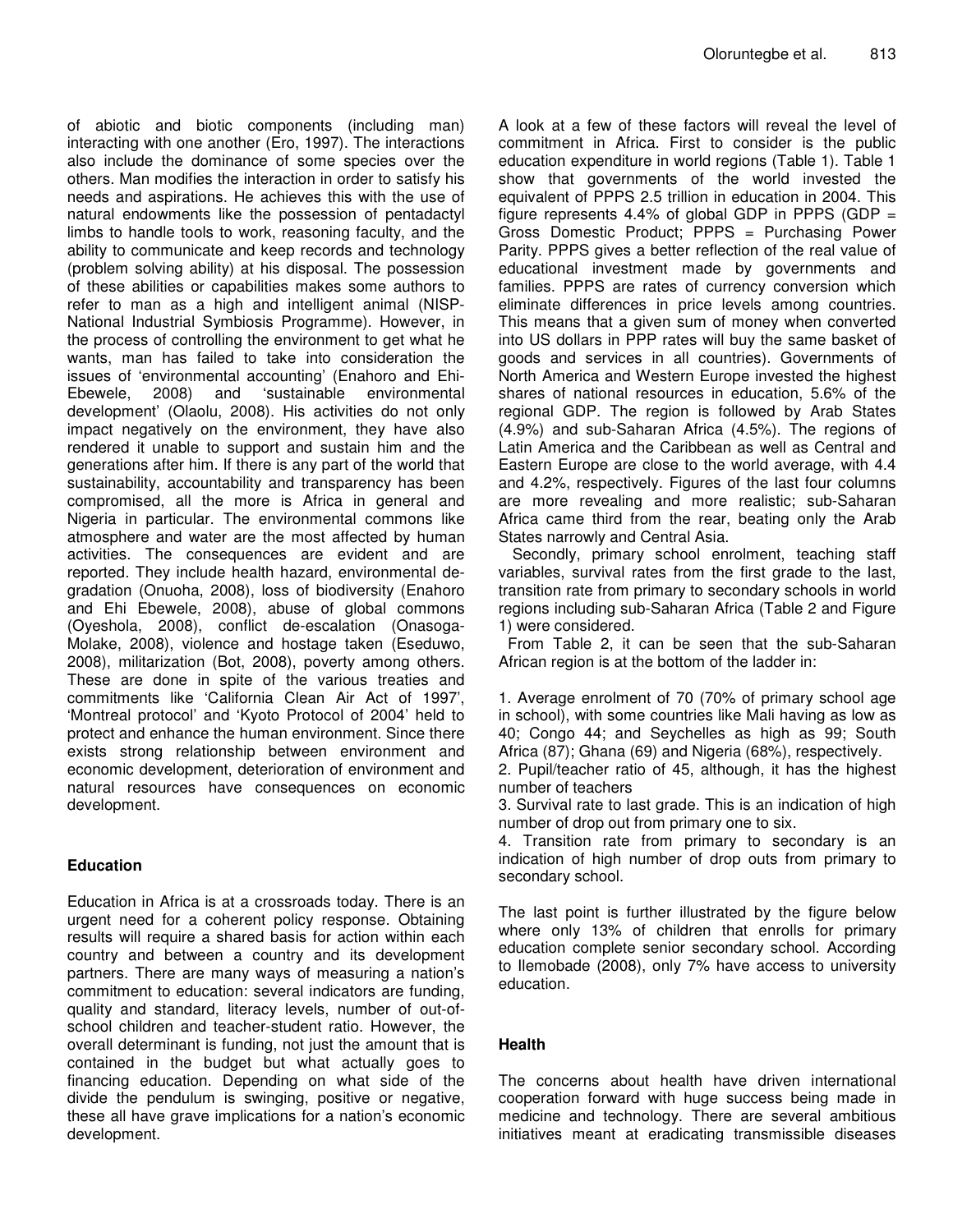|                       |                  | <b>Educational expenditure</b> |                      |                           |                      |                     |                      |
|-----------------------|------------------|--------------------------------|----------------------|---------------------------|----------------------|---------------------|----------------------|
| Region                | <b>Countries</b> | As % of GDP                    |                      | <b>PPPS (in billions)</b> |                      | % of Regional total |                      |
|                       |                  | Total                          | <b>Primary level</b> | Total                     | <b>Primary level</b> | <b>Total</b>        | <b>Primary level</b> |
| Arab States           | 20               | 4.9                            | 1.7                  | 77.8                      | 27.0                 | 3.2                 | 3.6                  |
| Central and E. Europe | 20               | 4.2                            | 1.1                  | 164.0                     | 41.2                 | 6.7                 | 5.6                  |
| Central Asia          | 9                | 2.8                            | 0.6                  | 7.7                       | 1.8                  | 0.3                 | 0.2                  |
| F. Asia and Pacific   | 34               | 2.8                            | 1.0                  | 441.7                     | 149.8                | 17.9                | 20.2                 |
| Lat Am and Caribbean  | 41               | 4.4                            | 1.6                  | 186.5                     | 68.8                 | 7.6                 | 9.3                  |
| N, Am and W. Europe   | 29               | 5.6                            | 1.5                  | 1.355.6                   | 372.3                | 55.1                | 50.2                 |
| S. and W. Asia        | 9                | 3.6                            | 1.2                  | 169.1                     | 54.6                 | 6.9                 | 7.4                  |
| Sub-Saharan Africa    | 45               | 4.5                            | 2.1                  | 59.9                      | 27.9                 | 7.4                 | 3.8                  |
| World                 | 207              | 4.4                            | 1.3                  | 2.462.2                   | 743.1                | 100.0               | 100.0                |

**Table 1.** Public education expenditure in PPPS and as a percentage of GDP per regions of the world (2004).

Source: Global Education Digest 2007 - Comparing education statistics across the world.

**Table 2.** Primary education: Enrolment, teaching staff, progression/completion and transition (2005).

| Region                 | Average<br>and Range | <b>Enrolment</b><br>rate | <b>Teaching</b><br>staff | <b>Pupil/Teacher</b><br>ratio | Survival rate to<br>last grade | <b>Transition rate from</b><br>primary - secondary |
|------------------------|----------------------|--------------------------|--------------------------|-------------------------------|--------------------------------|----------------------------------------------------|
| <b>Arab States</b>     | Average<br>Range     | 83<br>$33 - 97$          | 1,802,311                | 22                            | 88<br>70 - 99                  | 86<br>$71 - 100$                                   |
| Central-En Europe      | Average<br>Range     | 91<br>$83 - 96$          | 1,248,904                | 18                            | 96<br>$90 - 100$               | 98<br>$92 - 100$                                   |
| Central Asia           | Average<br>Range     | 90<br>79 - 98            | 290,108                  | 21                            | 94<br>75 - 99                  | 99<br>$97 - 100$                                   |
| E Asia and the Pacific | Average<br>Range     | 94<br>$84 - 100$         | 9,758,681                | 20                            | 81<br>$57 - 99$                | 85<br>$53 - 100$                                   |
| L America and Carribn  | Average<br>Range     | 95<br>$81 - 99$          | 2,971,428                | 23                            | 82<br>$62 - 98$                | 91<br>$81 - 100$                                   |
| N America and W Euro   | Average<br>Range     | 95<br>$80 - 99$          | 3,681,197                | 14                            | 98<br>$82 - 100$               | 97<br>$73 - 100$                                   |
| S and W Asia           | Average<br>Range     | 86<br>$68 - 97$          | $\cdots$                 | $\cdots$                      | 75<br>$65 - 88$                | 84<br>$69 - 97$                                    |
| Sub-Sahara Africa      | Average<br>Range     | 70<br>40 - 99            | 2,461,370                | 45                            | 64<br>$25 - 99$                | 64<br>$33 - 95$                                    |

Source: Derived from Global Education Digest 2007 - Comparing education statistics across the world.

with the hope that these diseases may one day disappear. According to World health organization, (WHO) one-third of the global disease burden is accounted for by transmissible diseases (Fust, 2005). In many parts of world, infectious diseases and not only HIV/AIDS, are leading to a dramatic decline in health and standard of living. Transmissible diseases are the principal cause of premature death. "Killer diseases" are generating a veritable roll call of victims: more than one million deaths per year due to malaria; 1.4 million deaths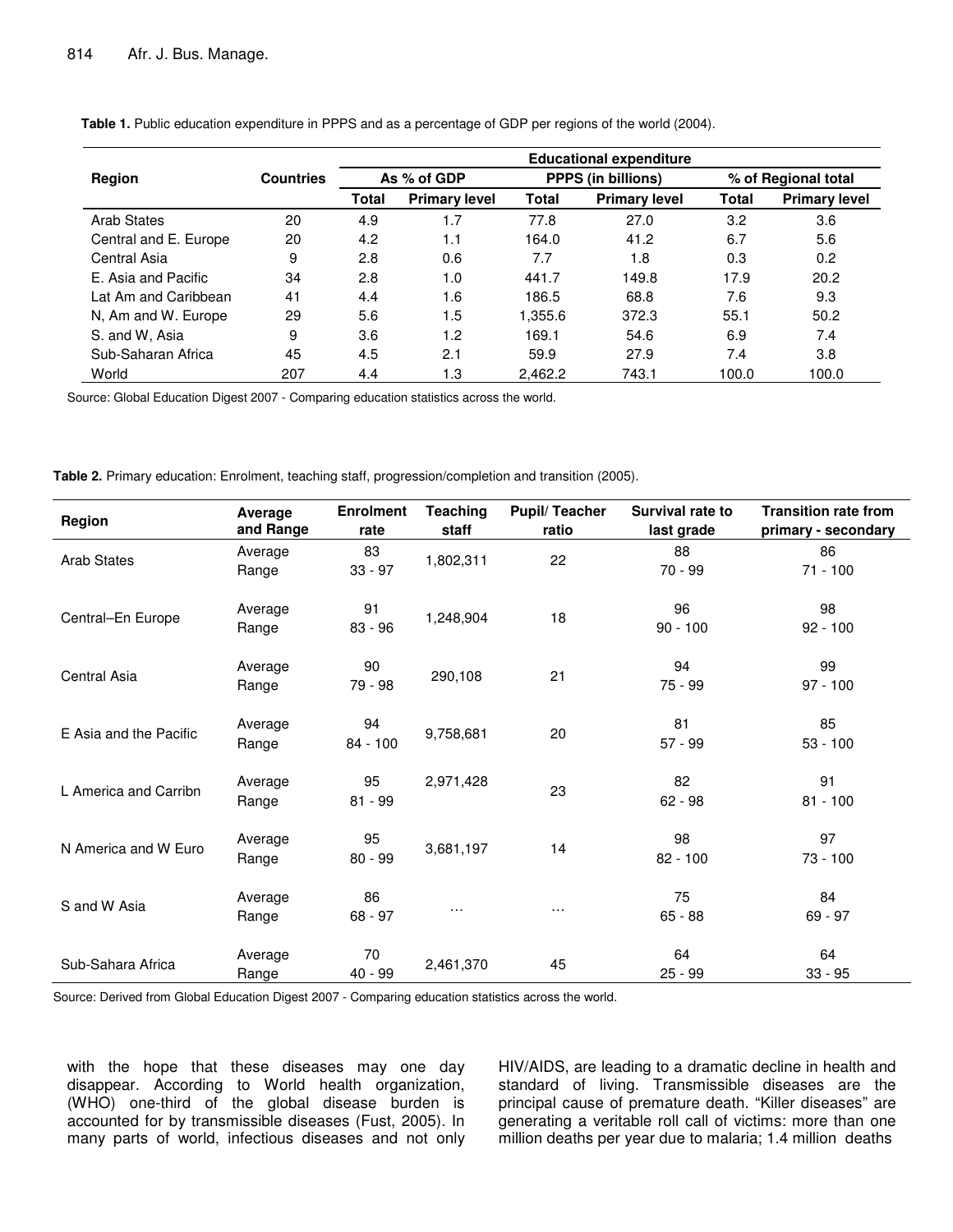

**Figure 1.** Survival rate on entering primary education and completing secondary.

as a result of childhood diseases; 1.5 million from tuberculosis; and 8.5 million new tuberculosis infections. HIV/AIDS is killing several millions of people in a year. On top of all these figures, this whole development is unfolding within a context where resistance to treatment is reducing the options available for controlling disease.

How does Africa fare in all these? African population was put at 738 million people, 11% of the world total (Kaiser Global Health Reporting Organization, 2006). Ninety percent of malaria cases and 60% of global HIV occur in the continent. Apart from this, a look at two data (Tables 3 and 4) one estimate of maternal mortality and the other infant mortality rate will reveal more health problems. It can be seen from the table that women in less developed region face high risks of dying during pregnancy and child birth. In regions where obstetric care is scarce and fertility rates are high, the life time risk of maternal death is as much as 150 times that of maternal death in more developed regions. From Table 4, it can be seen that the sub-Saharan Africa has the highest rate of infant mortality. The investment in malaria control by governments of the world regions in Figure 2 shows that African continent is among the least subscribers.

#### **Science and technology: The way forward**

Before channeling the way forward, there is need to look at the analytical framework, a candid compilation and appraisal of Africa's internal strengths and weaknesses and its internal opportunities and threats (World Bank, 2002). These revelations provide a food for thought in the process of building strong economic development (Tables 5 and 6). In spite of these internal weaknesses and external threats, the continent still possesses vital ingredients and potentials for growth and development.

The strengths and opportunities are there. They maybe good enough in proposing sound economic goals for Africa in the areas of wealth creation, achieving not just development but sustainability and actively participating in the world economy and political system.

In the area of energy production, Africa has vast, latent potential for wind and solar power generation. Recent studies showed that strong potential for wind power generation is not only in coastal South Africa, Morocco and Madagascar, but also in Kenya and Ethiopia. Geothermal activities along the several water falls in East and West Africa could produce several megawatts of electricity. Biofuel is another sector where the continent could rival major global producers and play a central role in meeting the soaring demand for ethanol in Europe, United States and China. According to Schultz (2007a), African's arable lands are well-suited to a range of energy crops, especially in the tropical climate zones around the equator that enjoy optimal rains and a long growing season. Conventional feedstock crops like sugar cane, maize and soy, as well as new oilseed crops are already being grown and converted into biofuels and with science and technology, this can be achieved with minimal efforts.

Maintaining healthy and balanced environment for productivity hinges on not only sound education, but also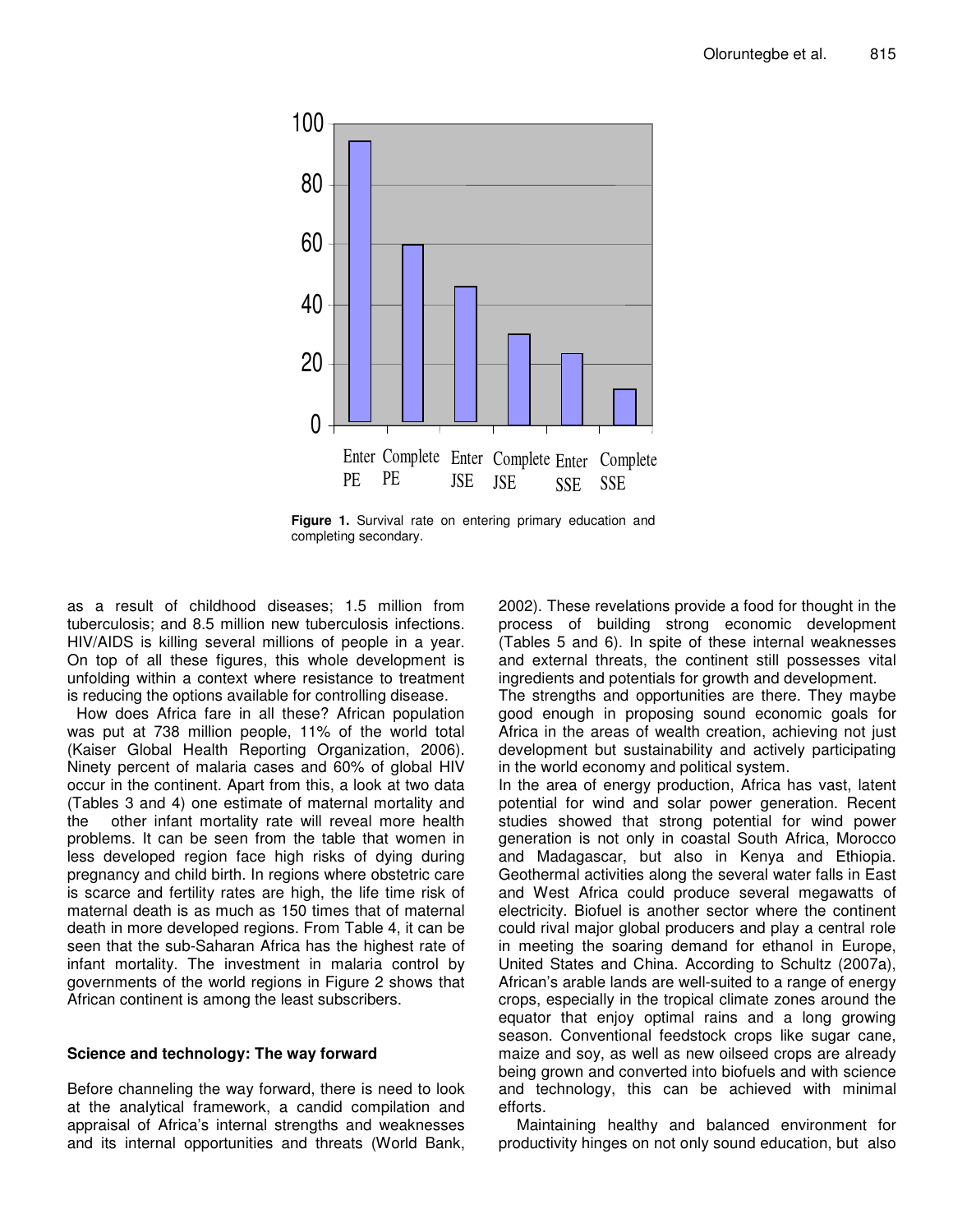| <b>Region and Country</b>   | <b>Maternal mortality</b><br>ratio | <b>Total fertility</b><br>rate | Life time risk of<br>maternal death |
|-----------------------------|------------------------------------|--------------------------------|-------------------------------------|
| World total                 | 430                                | 2.9                            | 1 in 60                             |
| More developed region***    | 27                                 | 1.6                            | 1 in 1,800                          |
| Less developed region       | 480                                | 3.3                            | 1 in 48                             |
| Africa                      | 870                                | 5.6                            | 1 in 16                             |
| Eastern Africa              | 1,060                              | 6.0                            | 1 in 12                             |
| Middle Africa               | 950                                | 6.5                            | $1$ in 14                           |
| Northern Africa             | 340                                | 4.0                            | 1 in 55                             |
| Southern Africa             | 260                                | 3.5                            | 1 in 75                             |
| Western Africa              | 1,020                              | 6.4                            | 1 in $12$                           |
| Asia***                     | 390                                | 2.8                            | 1 in 65                             |
| Eastern Asia                | 95                                 | 1.8                            | 1 in 410                            |
| South-Central Asia          | 560                                | 3.6                            | 1 in 35                             |
| South-Eastern Asia          | 440                                | 2.9                            | 1 in 55                             |
| Western Asia                | 320                                | 4.0                            | 1 in 55                             |
| Eastern Europe              | 62                                 | 1.3                            | 1 in 730                            |
| Latin America and Caribbean | 190                                | 3.0                            | 1 in 130                            |
| Caribbean                   | 400                                | 2.8                            | 1 in 75                             |
| Central America             | 140                                | 3.4                            | 1 in 170                            |
| South America               | 200                                | 2.8                            | 1 in 140                            |
| Oceania***                  | 680                                | 2.4                            | 1 in 26                             |

**Table 3.** Estimate of maternal mortality in world region.

Source: Population reports: Why family planning matters (information and knowledge for optimal health).

| <b>Region and Country</b>              | Infant | Age 0-5 |
|----------------------------------------|--------|---------|
| Sub-Saharan Africa                     |        |         |
| <b>Burkina Faso</b>                    | 105    | 219     |
| Ethiopia                               | 97     | 166     |
| Gabon                                  | 57     | 89      |
| Guinea                                 | 98     | 177     |
| Malawi                                 | 104    | 189     |
| Mali                                   | 113    | 229     |
| Rwanda                                 | 107    | 196     |
| Tanzania                               | 99     | 147     |
| Uganda                                 | 88     | 152     |
| Zimbabwe                               | 65     | 102     |
| <b>Asia and Pacific</b>                |        |         |
| Bangladesh                             | 66     | 94      |
| Cambodia                               | 95     | 125     |
| India                                  | 68     | 95      |
| Nepel                                  | 64     | 91      |
| <b>Eastern Europe and Central Asia</b> |        |         |
| Armenia                                | 36     | 39      |
| Georgia                                | 43     | 46      |
| Kazakhstan                             | 62     | 71      |
| Romania                                | 30     | 32      |

**Table 4.** Infant and under-five mortality, 1999 - 2001.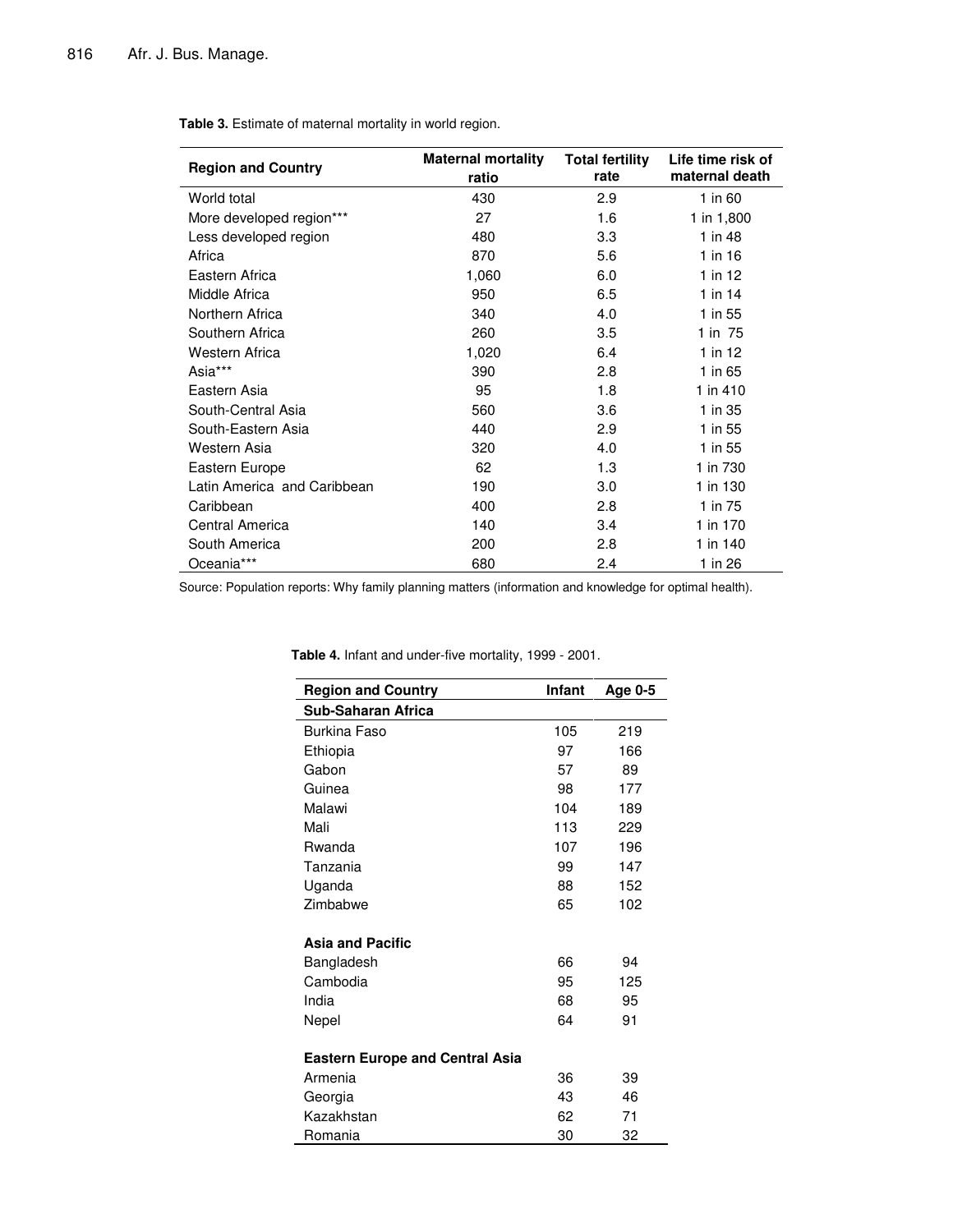|  | Table 4. Contd. |
|--|-----------------|
|--|-----------------|

| Ukraine                            | 14 | 14  |  |
|------------------------------------|----|-----|--|
| <b>Latin America and Caribbean</b> |    |     |  |
| Columbia                           | 21 | 25  |  |
| Ecuador                            | 36 | 39  |  |
| Guatemala                          | 40 | 59  |  |
| Haiti                              | 43 | 119 |  |
| Peru                               | 43 | 60  |  |
|                                    |    |     |  |
| <b>Near East or North Africa</b>   |    |     |  |
| Egypt                              | 44 | 54  |  |
| Mauritania                         | 74 | 116 |  |

Source: Demographic and health surveys.



**Figure 2.** Government Investment on malaria control by region in 2004. Total is US \$323 million. Source: Global Forum for Health Research.

on literate society. The Education for All (EFA) and Education for Sustainability (EFS) campaigns become more imperative and indispensable. Loening (2005) asserts that a better-educated labour force has a positive and significant impact on economic growth. Being educated makes a citizenry to get near being scientific literate and more scientific minded. Scientific mindedness does not only involve the development of science and technological skills needed for daily problem solving, but the acquisition of appropriate scientific attitudes needed for harmonious living with others and environment. It is

also an important ingredient for good governance and participatory democracy.

#### **CONCLUSION AND RECOMMENDATIONS**

Development, generally speaking, is trying to get a country in a position to fully participate in a globalizing world. The world is essentially driven by technology, medicine and health, clean air and water, transportation, communication, sanitation, management use and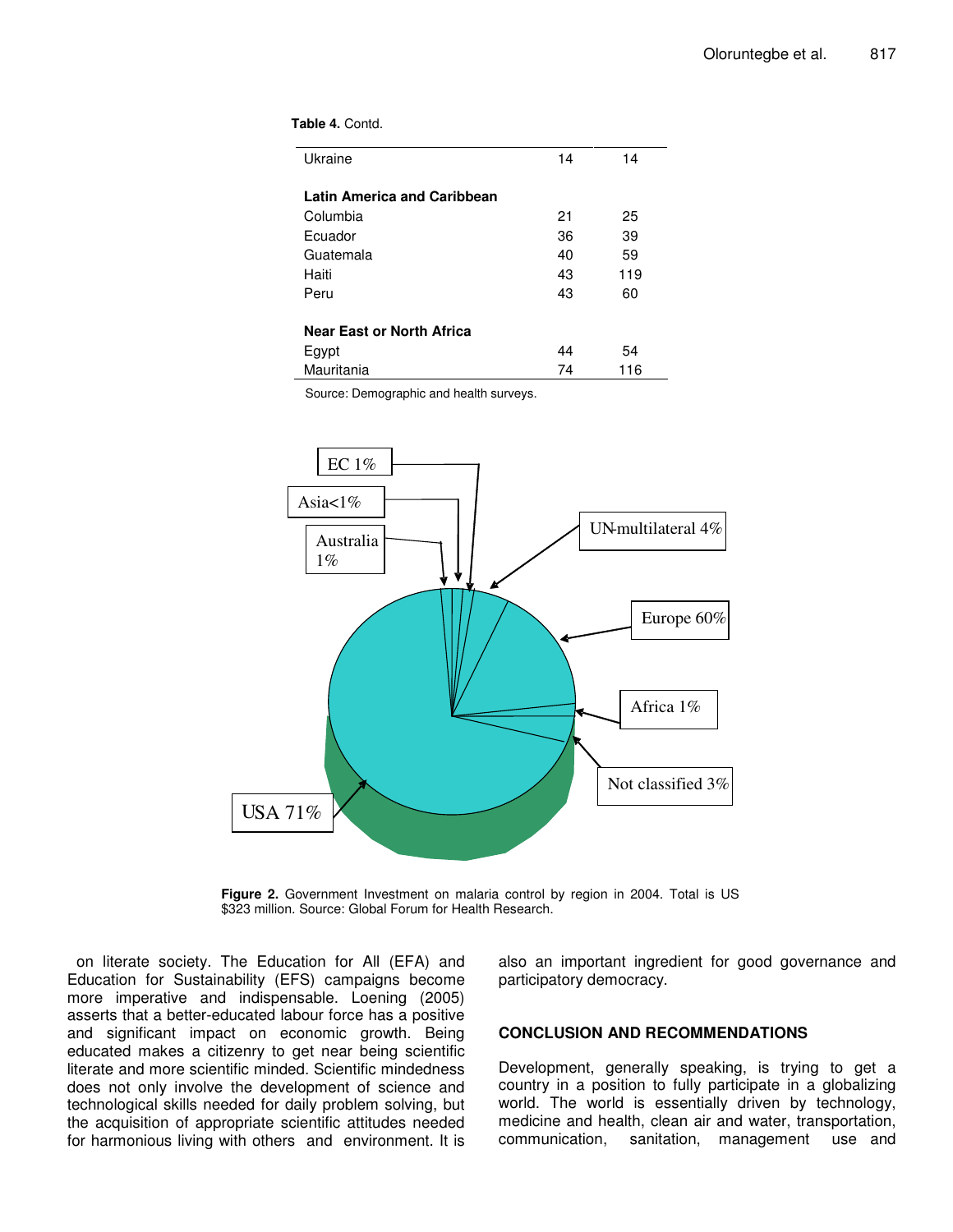| <b>Strengths</b>                                    | Weaknesses                                                                                                              |
|-----------------------------------------------------|-------------------------------------------------------------------------------------------------------------------------|
| Rich complex of minerals, oil and gas deposit.      | Weak domestic market.                                                                                                   |
| Varieties of flora and fauna                        | Lack of highly skilled labour.                                                                                          |
| Unspoiled natural habitat (rain forest).            | Weak states.                                                                                                            |
| Minimal emission and effluents                      | Lack of long-term policies and Implementation of programmers.                                                           |
| Paleontological and archaeological sites (cradle of | Price distortions.                                                                                                      |
| human kind).                                        | Lack of advanced information and communications technology.                                                             |
| Open uninhabited spaces                             | Lack of capital.                                                                                                        |
| Rich cultures and creative community.               | Unfavorable terms of trade.                                                                                             |
| Cheap labour and raw materials.                     | Poor purchasing power.                                                                                                  |
| Richness of agriculture.                            | Lack of conflict prevention and management.                                                                             |
|                                                     | Poor health services (HIV/AIDS, malaria).                                                                               |
|                                                     | Class and gender inequity.                                                                                              |
|                                                     | Poor infrastructure.                                                                                                    |
|                                                     | Non- participatory governance, undemocratically elected leaders, lack of<br>transparent legal and regulatory framework. |
|                                                     | Inadequacy in research and development.                                                                                 |
|                                                     | Political instability.                                                                                                  |
|                                                     | Heavy external debt.                                                                                                    |
|                                                     | Persistence balance of payments deficits.                                                                               |

#### **Table 6.** Africa's external strengths and weaknesses

| <b>Opportunities</b>                                                                                                                                                                                                                                     | <b>Threats</b>                                                                                                                                                                                                                                        |
|----------------------------------------------------------------------------------------------------------------------------------------------------------------------------------------------------------------------------------------------------------|-------------------------------------------------------------------------------------------------------------------------------------------------------------------------------------------------------------------------------------------------------|
| Becoming the architects of their own sustained uplifting growth (Regain<br>their self confidence).<br>Integration of nation al system of production<br>Value chain in manufacturing and service sector.<br>Ready to acquire modern knowledge and skills. | Competition with the newly industrializing countries (NICs).<br>Dependence on external agencies and markets.<br>Internal upheavals and border conflicts.<br>Bilateral and multilateral aid may<br>be<br>based<br>on<br>insurmountable conditionality. |
| Natural and diversified work force to be harnessed.                                                                                                                                                                                                      | Heavy subsidy on primary products from US or European<br>countries.                                                                                                                                                                                   |

conservation of natural resources (Neureiter, 2002). All are based intimately on science and technology and research and development. It is obvious that to become part of that world, there must be science and technology elements in the development process. For sustainability, there must be capacity building and investment in the training of the next generation. The African continent possesses the strength, opportunities and potentials for growth in terms of unspoiled natural habitat, human population and raw materials for industrial productions.

#### **REFERENCES**

- Bot DE (2008). Militarization of the Niger Delta: Implication for National Security. The Proceeding of the International Conference on the Njgerian State, Oil Industry and the Niger Delta. pp. 466-474.
- Dauda O (2008). Food Security: Group Points Way Forward, The Nation Daily Newspaper p 32.

Enahoro JA, Eni-Ebewele EEO (2008). Effect of the Oil Industry on the

- Environment Shift on Paradigm on Financial Reporting Disclosure for Sustainable Environmental Development. The Proceeding of the International Conference on the Nigerian State, Oil Industry and the Niger Delta.
- Ero FJ (1997). Research and Environment and Resource Development. In E.A. Oduwaye, D.C. Obiaka & J.E. Abu (eds) Proceeding of the 25th Annual Conference of Forestry Association of Nigeria, Nigeria; Ibadan.
- Eseduwo FS (2008). Petroleum Prospecting, State Violence and Hostage-taking in Nigeria: A Study of the Niger Delta Region. The Conference Proceedings of the International Conference on the Nigeria State, Oil Industry and the Niger Delta. pp. 483-507.
- Fadamiro JA (1995). Impact of Landscape Architecture on Environmental Protection and Management on Human Activities on the West African Savannah. Proceeding nof the Regional Training Workshop held at Federal University of Technology, Akure, Nigeria. pp. 240-243.
- Fust W (2005). Ever Younger with Growing Maturity. Being a Commemorative Lecture for Celebrating the 25<sup>th</sup> Anniversary of the Novrtis Foundation, Novartis Foundation for Sustainable Development Report, pp. 8-15.
- Ilemobade A (2008). The Development and Growth of University Education. Being a Paper Presented at Two - Day Retreat of